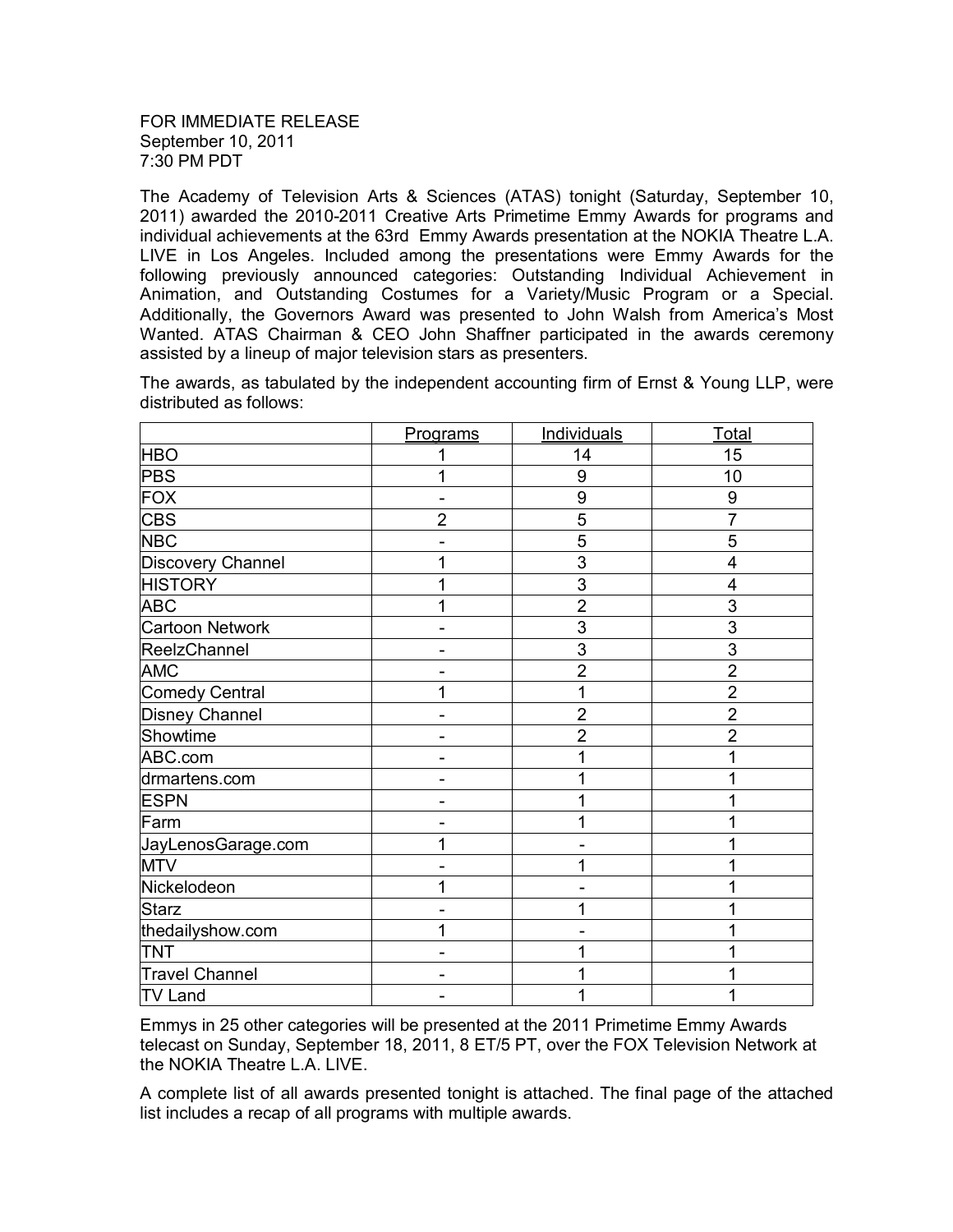#### **OUTSTANDING CASTING FOR A DRAMA SERIES**

ELLEN LEWIS, Casting Director **HBO** MEREDITH TUCKER, Casting Director

Boardwalk Empire

#### **OUTSTANDING CASTING FOR A MINISERIES, MOVIE OR A SPECIAL**

LAURA ROSENTHAL, Casting Director **HBO** 

Mildred Pierce

#### **OUTSTANDING CASTING FOR A COMEDY SERIES**

ROBERT J. ULRICH, CSA, Casting Director FOX ERIC DAWSON, CSA, Casting Director

Glee

#### **OUTSTANDING GUEST ACTRESS IN A DRAMA SERIES**

LORETTA DEVINE as Adele Webber ABC ABC

Grey's Anatomy

#### **OUTSTANDING PROSTHETIC MAKEUP FOR A SERIES, MINISERIES,**

**MOVIE OR A SPECIAL** (Area Award: Possibility of more than one award.)

GREG NICOTERO, Special Makeup Effects Department Head AMC ANDY SCHONEBERG, Special Makeup Effects Artist GARRETT IMMEL, Special Makeup Effects Artist JAKE GARBER, Special Makeup Effects Artist KEVIN WASNER, Special Makeup Effects Artist HOWARD BERGER, Prosthetic Designer JAREMY AIELLO, Prosthetic Designer

The Walking Dead *Days Gone Bye*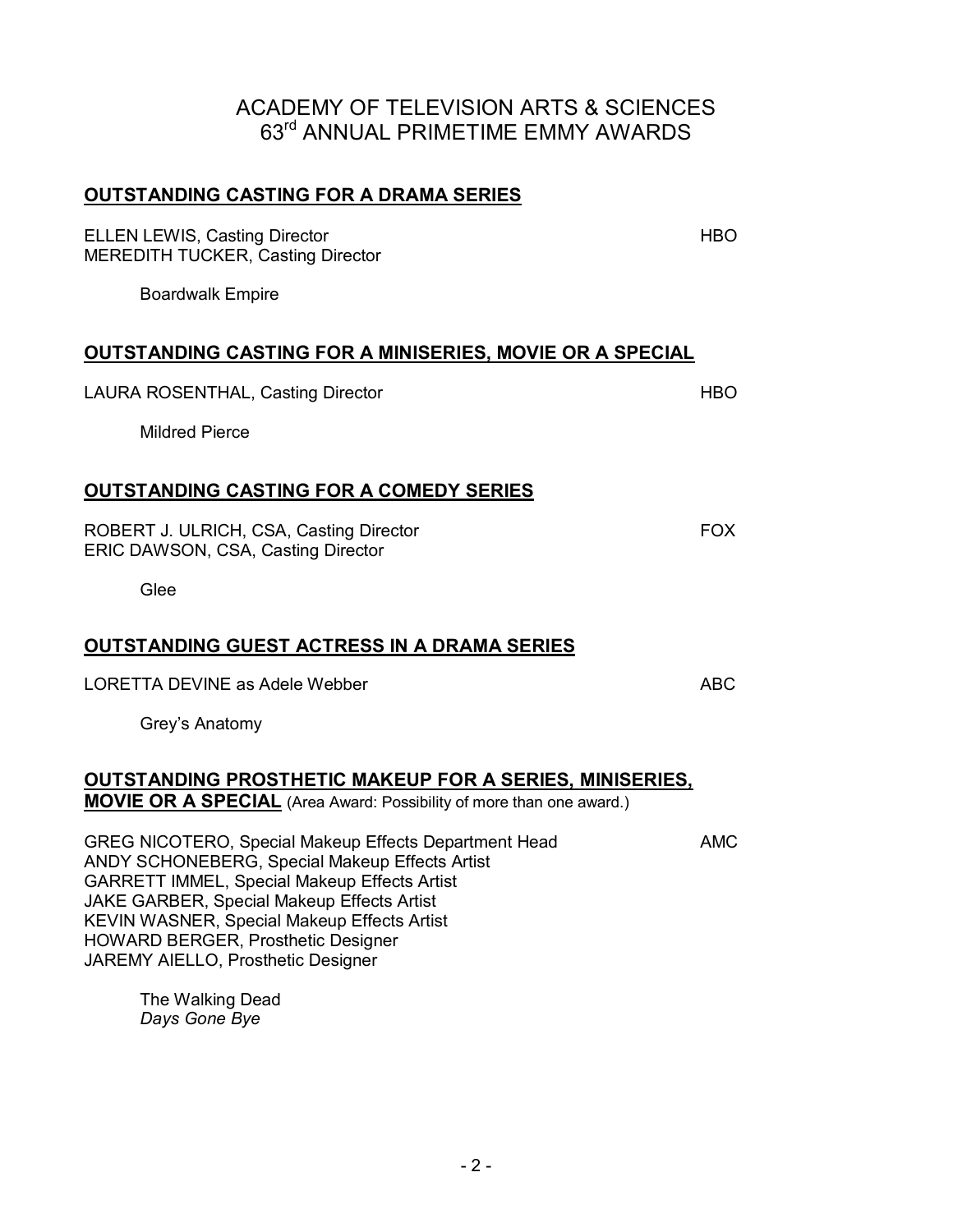#### **OUTSTANDING MAKEUP FOR A MINISERIES OR A MOVIE (NON-PROSTHETIC)**

JORDAN SAMUEL, Department Head Makeup Artist **REELZCHANNEL** COLIN PENMAN, Key Makeup Artist AMANDA TERRY, Additional Makeup Artist LINDA DOWDS, Personal Makeup Artist

The Kennedys

#### **OUTSTANDING MAKEUP FOR A SINGLE-CAMERA SERIES (NON-PROSTHETIC)**

NICKI LEDERMANN, Department Head Makeup Artist **HIMO** EVELYN NORAZ, Key Makeup Artist

Boardwalk Empire *Boardwalk Empire (Pilot)* 

#### **OUTSTANDING MAKEUP FOR A MULTI-CAMERA SERIES OR SPECIAL (NON-PROSTHETIC)**

LOUIE ZAKARIAN, Department Head Makeup Artist NBC JOSH TURI, Additional Makeup Artist AMY TAGLIAMONTI, Additional Makeup Artist DANIELA ZIVKOVIC, Additional Makeup Artist KATHERINE O'DONNELL, Additional Makeup Artist

Saturday Night Live *Host: Jon Hamm* 

#### **OUTSTANDING COSTUMES FOR A MINISERIES, MOVIE OR A SPECIAL**

SUSANNAH BUXTON, Costume Designer **PBS** CAROLINE MCCALL, Assistant Costume Designer

Downton Abbey (Masterpiece) *Part 1* 

#### **OUTSTANDING COSTUMES FOR A SERIES**

GABRIELLA PESCUCCI, Costume Designer SHOWTIME ULIVA PIZZETTI, Costume Supervisor

The Borgias *Lucrezia's Wedding*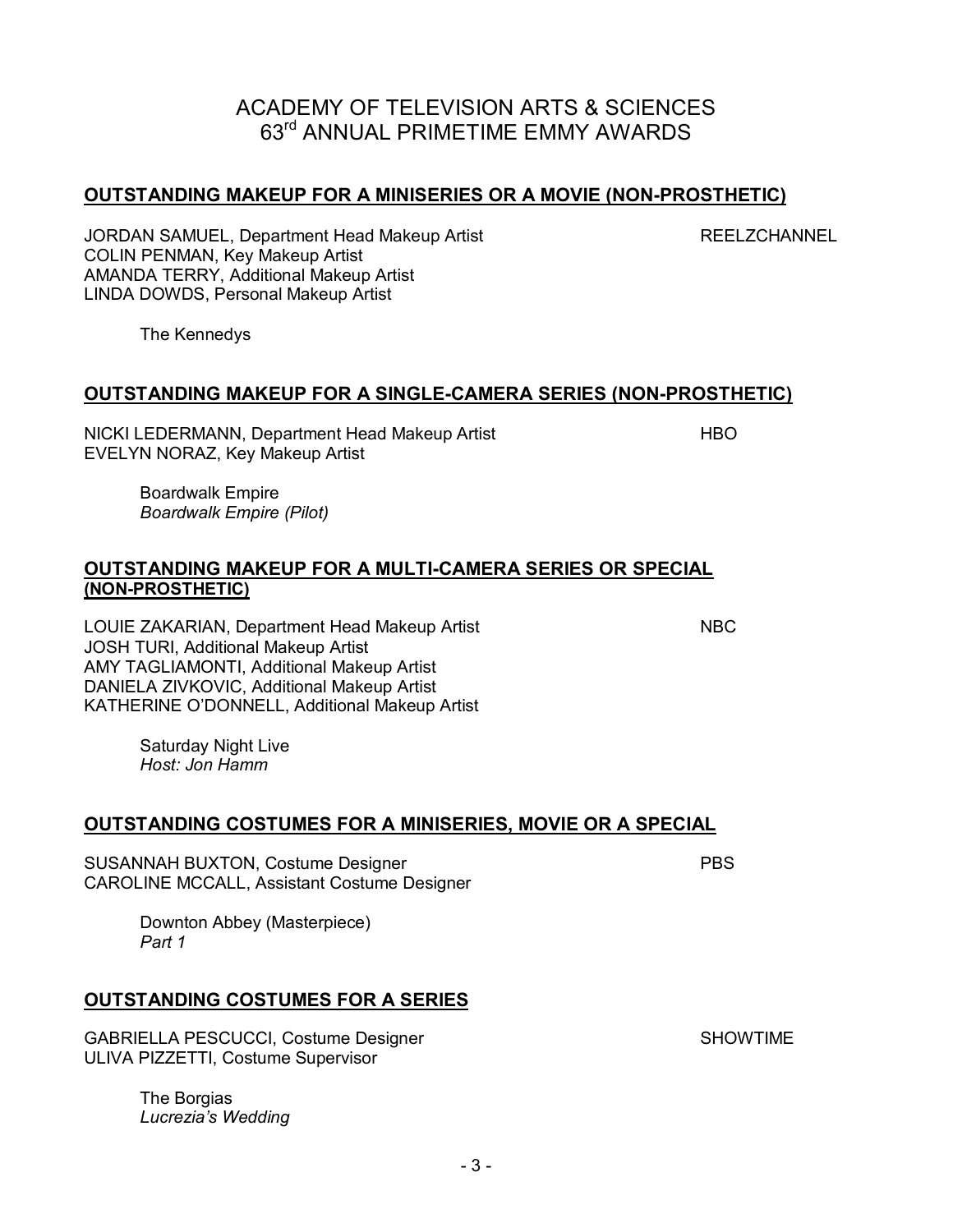#### **OUTSTANDING COSTUMES FOR A VARIETY/MUSIC PROGRAM OR A SPECIAL**

(Juried award: Possibility of one, more than one or no award). This is a juried award determined by a panel of judges from the Costumes peer group. Recommendation(s) from the jury are brought to the Board of Governors for ratification.

**\*\*\*\*\*\*\*\*\*\*\*\*\*\*\*\*\*\*\*\*\*\*\*\*\*\*\*\*\*\*\*\*\*\*\*\*\*\*\*\*\*\*\*\*\*\*** 

KATE CARIN, Costume Designer HISTORY HISTORY ABIGAIL METCALF, Costume Supervisor

**Gettysburg** 

AMANDA NEEDHAM, Costume Designer FARM NIKI DIMITRAS, Costume Supervisor

Portlandia

#### **OUTSTANDING HAIRSTYLING FOR A MINISERIES OR A MOVIE**

JENNY FIFIELD-ARBOUR, Department Head Hairstylist REELZCHANNEL JUDI COOPER SEALY, Key Hairstylist

The Kennedys

#### **OUTSTANDING HAIRSTYLING FOR A MULTI-CAMERA SERIES OR SPECIAL**

MARY GUERRERO, Department Head Hairstylist **ABC** KIMI MESSINA, Key Hairstylist JENNIFER MAZURSKY, Additional Hairstylist CYNTHIA ROMO, Additional Hairstylist CYNDRA DUNN, Additional Hairstylist RACHEL DOWLING, Additional Hairstylist

Dancing With The Stars *Episode 1106*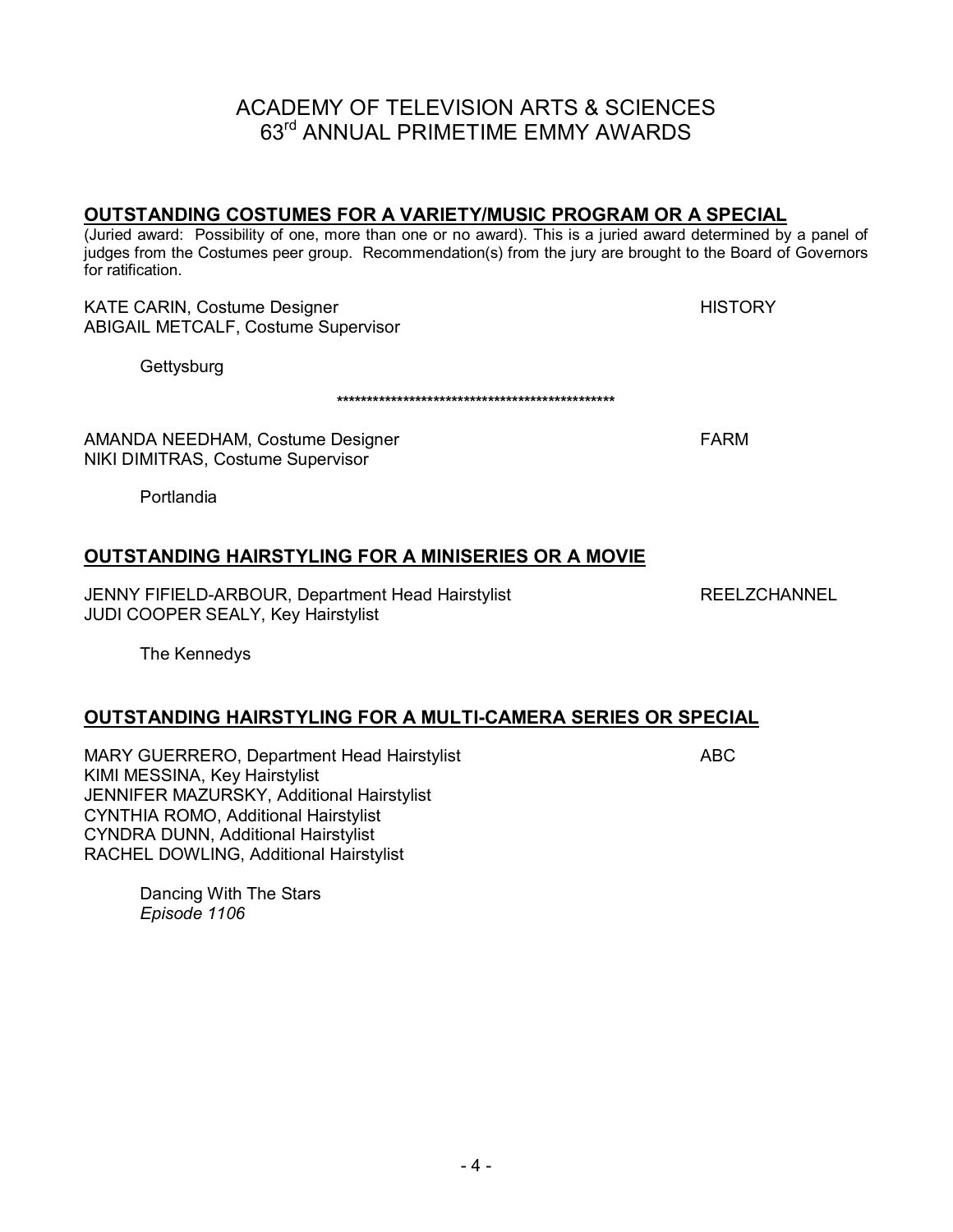#### **OUTSTANDING HAIRSTYLING FOR A SINGLE-CAMERA SERIES**

SEAN FLANIGAN, Department Head Hairstylist **AMC** GLORIA CASNY, Key Hairstylist LUCIA MACE, Key Hairstylist THERAESA RIVERS, Additional Hairstylist JULES HOLDREN, Additional Hairstylist

Mad Men *Christmas Comes But Once A Year* 

#### **OUTSTANDING GUEST ACTRESS IN A COMEDY SERIES**

GWYNETH PALTROW as Holly Holliday **FOX** 

Glee

**OUTSTANDING CHOREOGRAPHY** (Juried award: Possibility of one, more than one or no award). This is a juried award determined by a panel of judges from the Choreography peer group. Recommendation(s) from the jury are brought to the Board of Governors for ratification.

MIA MICHAELS, Choreographer FOX

So You Think You Can Dance *Routines: Alice In Mia-Land "Every Little Thing She Does Is Magic" / "When We Dance" / "This Bitter Earth – On the Nature of Daylight"* 

**\*\*\*\*\*\*\*\*\*\*\*\*\*\*\*\*\*\*\*\*\*\*\*\*\*\*\*\*\*\*\*\*\*\*\*\*\*\*\*\*\*\*\*\*\*\*** 

TABITHA D'UMO, Choreographer FOX NAPOLEON D'UMO, Choreographer

So You Think You Can Dance *Routines: "Scars" / "Fallin" / "Outta Your Mind"* 

#### **OUTSTANDING MUSIC DIRECTION**

HARRY CONNICK JR., Music Director **PBS** 

Harry Connick Jr., In Concert On Broadway (Great Performances)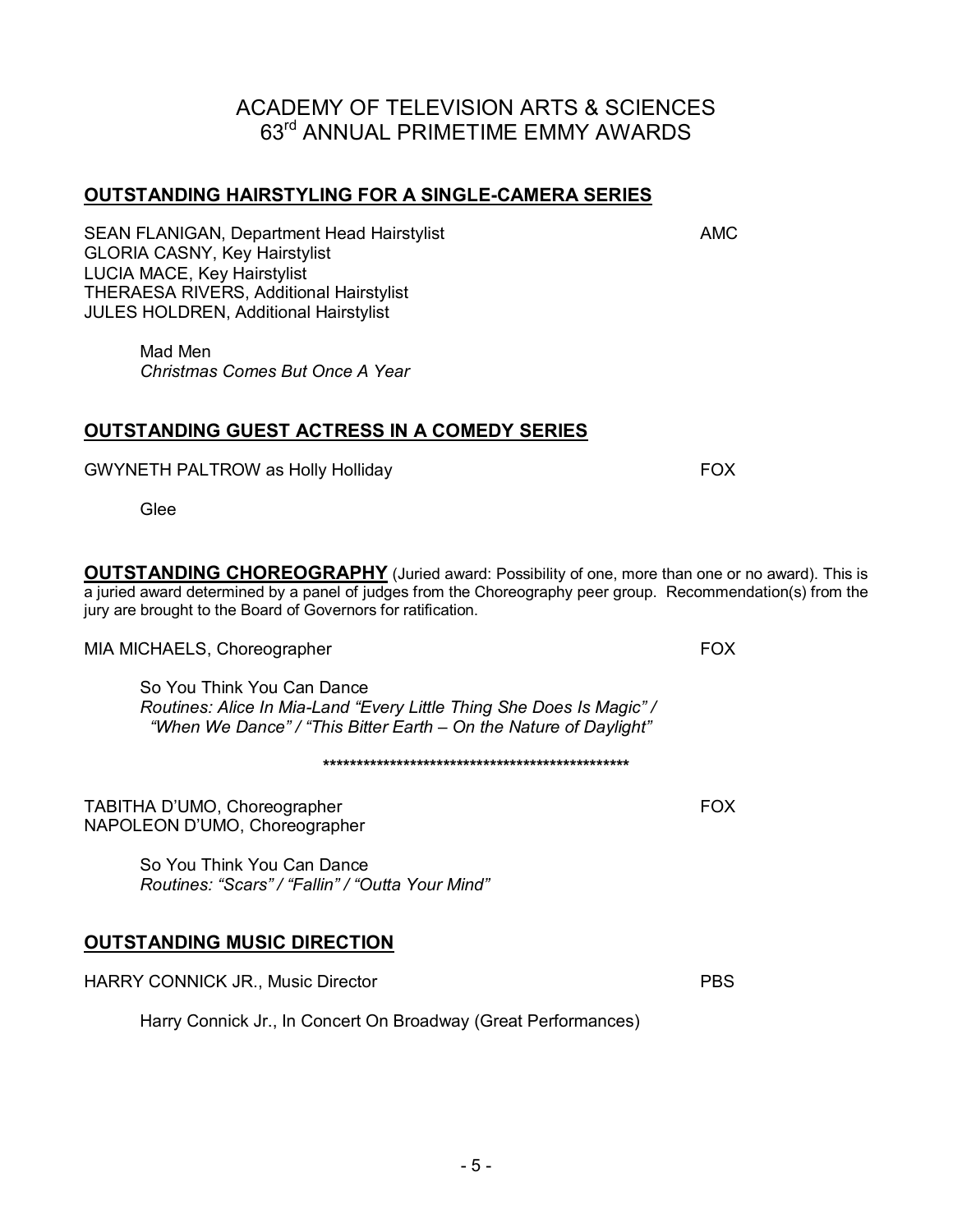#### **OUTSTANDING MUSIC COMPOSITION FOR A SERIES (ORIGINAL DRAMATIC SCORE)**

GARTH NEUSTADTER, Music by PBS

American Masters *John Muir In The New World* 

#### **OUTSTANDING MUSIC COMPOSITION FOR A MINISERIES, MOVIE OR A SPECIAL (ORIGINAL DRAMATIC SCORE)**

CARTER BURWELL, Music by **HBO** 

Mildred Pierce *Part Five* 

#### **OUTSTANDING ORIGINAL MUSIC AND LYRICS**

KATREESE BARNES, Music by NBC SETH MEYERS, Lyrics by JUSTIN TIMBERLAKE, Lyrics by JOHN MULANEY, Lyrics by

Saturday Night Live *Host: Justin Timberlake (Song Title: Justin Timberlake Monologue)* 

#### **OUTSTANDING ART DIRECTION FOR VARIETY, MUSIC OR NONFICTION**

**PROGRAMMING** (Area Award: Possibility of more than one award.)

FLORIAN WIEDER, Production Designer MTV and MTV ISABELL RAUERT, Art Director TAMLYN RAE WRIGHT, Art Director

2010 MTV Video Music Awards

# **OUTSTANDING ART DIRECTION FOR A MULTI-CAMERA SERIES** (Area Award: Possibility of

more than one award.)

MICHAEL ANDREW HYNES, Production Designer TV LAND MARALEE ZEDIKER, Set Decorator

Hot In Cleveland *Sisterhood Of The Traveling SPANX© ● I Love Lucci: Part Two ● LeBron Is Le Gone*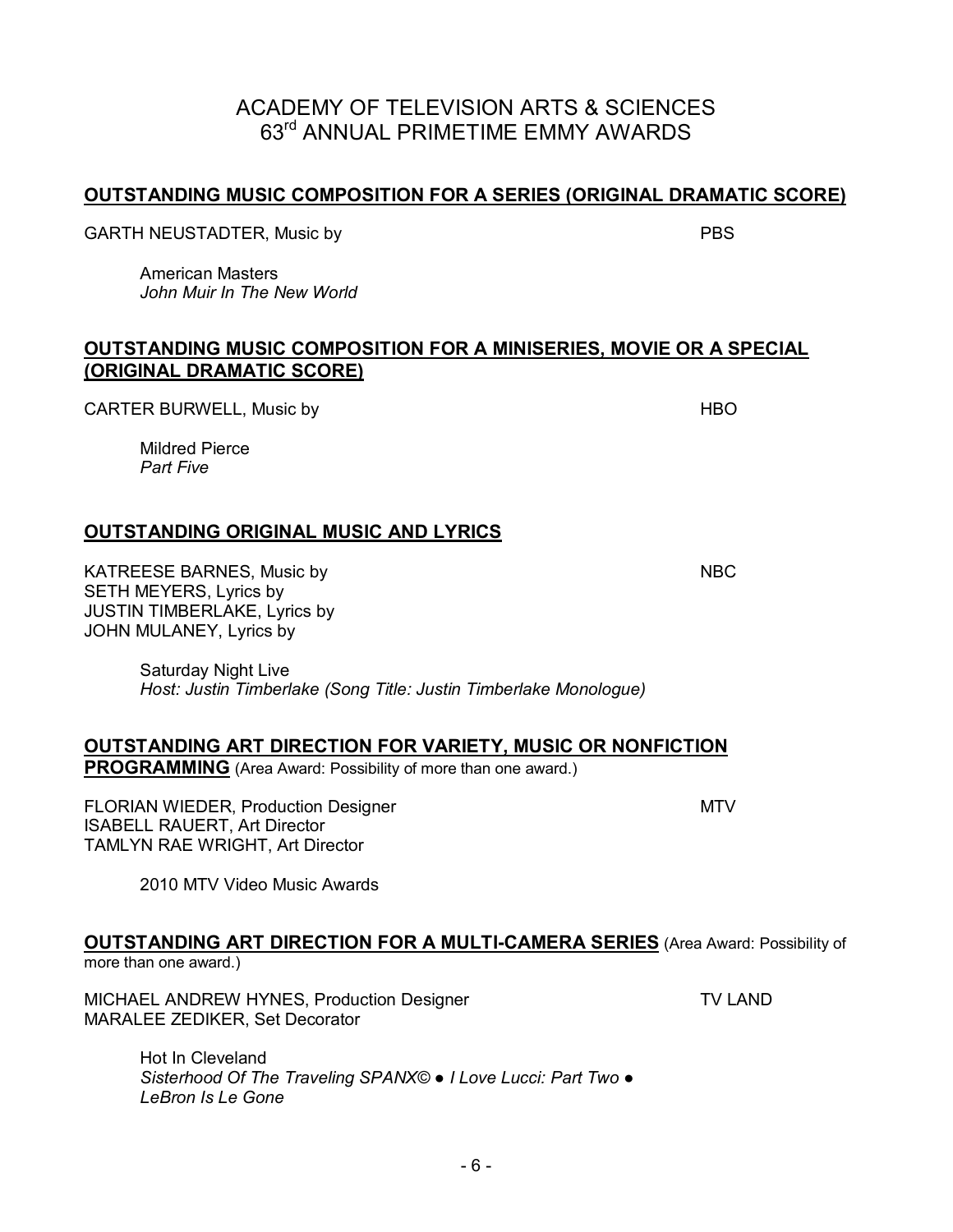# **OUTSTANDING ART DIRECTION FOR A MINISERIES OR MOVIE** (Area Award: Possibility of

more than one award.)

MARK FRIEDBERG, Production Designer HBO HBO PETER ROGNESS, Art Director ELLEN CHRISTIANSEN-DE JONGE, Set Decorator

Mildred Pierce

#### **OUTSTANDING ART DIRECTION FOR A SINGLE-CAMERA SERIES** (Area Award: Possibility of more than one award.)

BOB SHAW, Production Designer HBO And the HBO DOUGLAS HUSZTI, Art Director DEBRA SCHUTT, Set Decorator

Boardwalk Empire *Boardwalk Empire (Pilot)* 

#### **OUTSTANDING PICTURE EDITING FOR A COMEDY SERIES (SINGLE OR MULTI-CAMERA)**

SUE FEDERMAN, Edited by CBS

How I Met Your Mother *Subway Wars* 

#### **OUTSTANDING SINGLE-CAMERA PICTURE EDITING FOR A DRAMA SERIES**

SIDNEY WOLINSKY, A.C.E., Editor HBO And HBO HBO

Boardwalk Empire *Boardwalk Empire (Pilot)* 

#### **OUTSTANDING SINGLE-CAMERA PICTURE EDITING FOR A MINISERIES OR A MOVIE**

SARAH FLACK, A.C.E., Editor **HBO** HBO ROBERT PULCINI, Editor

Cinema Verite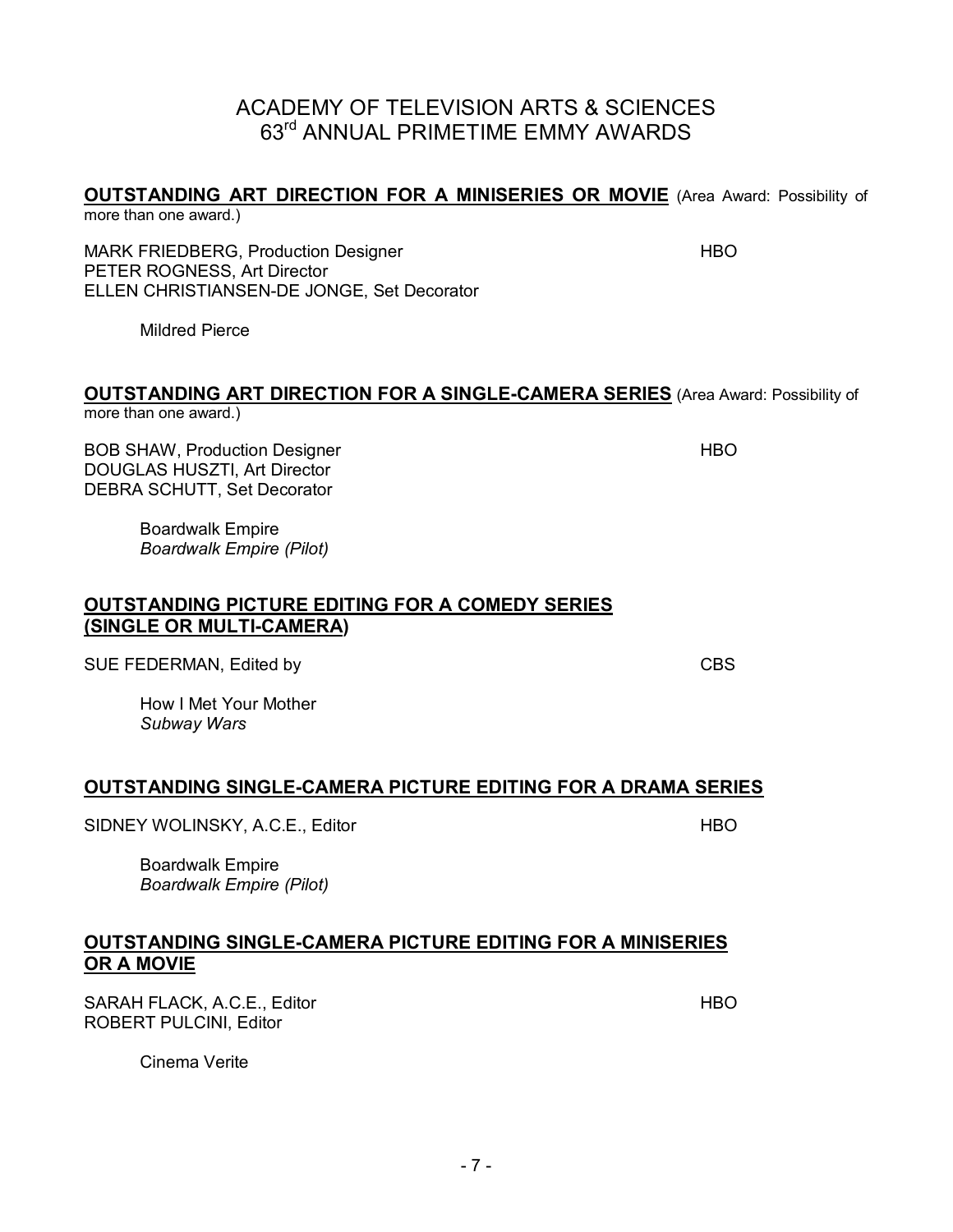**OUTSTANDING SHORT-FORM PICTURE EDITING** (Area Award: Possibility of one, more than one or, if none has a majority approval, no award.)

MATT O'CONNOR, Editor **ESPN** ANTHONY MARCHEGIANO, Editor

The 2010 ESPY Awards *Images Piece* 

#### **OUTSTANDING PICTURE EDITING FOR A SPECIAL (SINGLE OR MULTI-CAMERA)**

MICHAEL POLITO, Editor **HBO** BILL DERONDE, Editor KEVIN O'DEA, Editor KATIE HETLAND, Editor

Lady GaGa Presents The Monster Ball Tour: At Madison Square Garden

#### **OUTSTANDING PICTURE EDITING FOR NONFICTION PROGRAMMING**

LEWIS ERSKINE, Edited by ALJERNON TUNSIL, Edited by PBS

Freedom Riders

#### **OUTSTANDING PICTURE EDITING FOR REALITY PROGRAMMING**

JOSH EARL, Supervising Editor **DISCOVERY CHANNEL** KELLY COSKRAN, Supervising Editor ALEX DURHAM, Editor

Deadliest Catch *Redemption Day*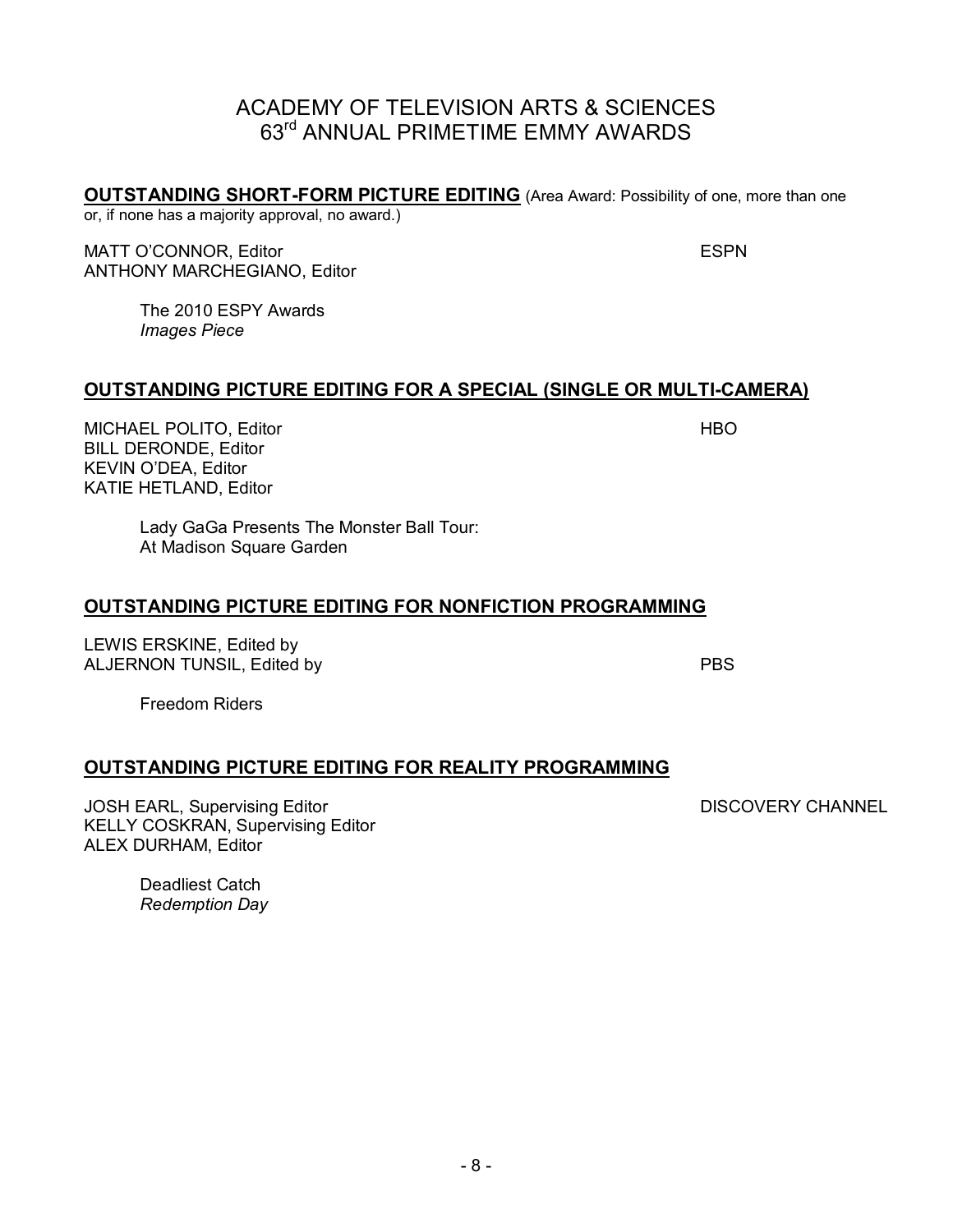#### **OUTSTANDING ANIMATED PROGRAM**

FUTURAMACOMEDY CENTRAL

*The Late Philip J. Fry* 

Matt Groening, Executive Producer David X. Cohen, Executive Producer Ken Keeler, Executive Producer Dan Vebber, Co-Executive Producer Patric M. Verrone, Co-Executive Producer Josh Weinstein, Co-Executive Producer Eric Horsted, Co-Executive Producer Michael Rowe, Co-Executive Producer Lee Supercinski, Produced by Claudia Katz, Produced by Gregg Vanzo, Animation Executive Producer Lewis Morton, Written by Peter Avanzino, Supervising Director/Directed by Scott Vanzo, Director of Computer Graphics Ira Sherak, Assistant Director

#### **OUTSTANDING SHORT-FORMAT ANIMATED PROGRAM**

DISNEY PREP & LANDING: OPERATION SECRET SANTA ABC

John Lasseter, Executive Producer Dorothy McKim, Producer Kevin Deters, Written by/Directed by Stevie Wermers, Written by/Directed by

#### **OUTSTANDING VOICE-OVER PERFORMANCE**

MAURICE LAMARCHE as Lrrr & Orson Welles COMEDY CENTRAL

Futurama *Lrrreconcilable Ndndifferences*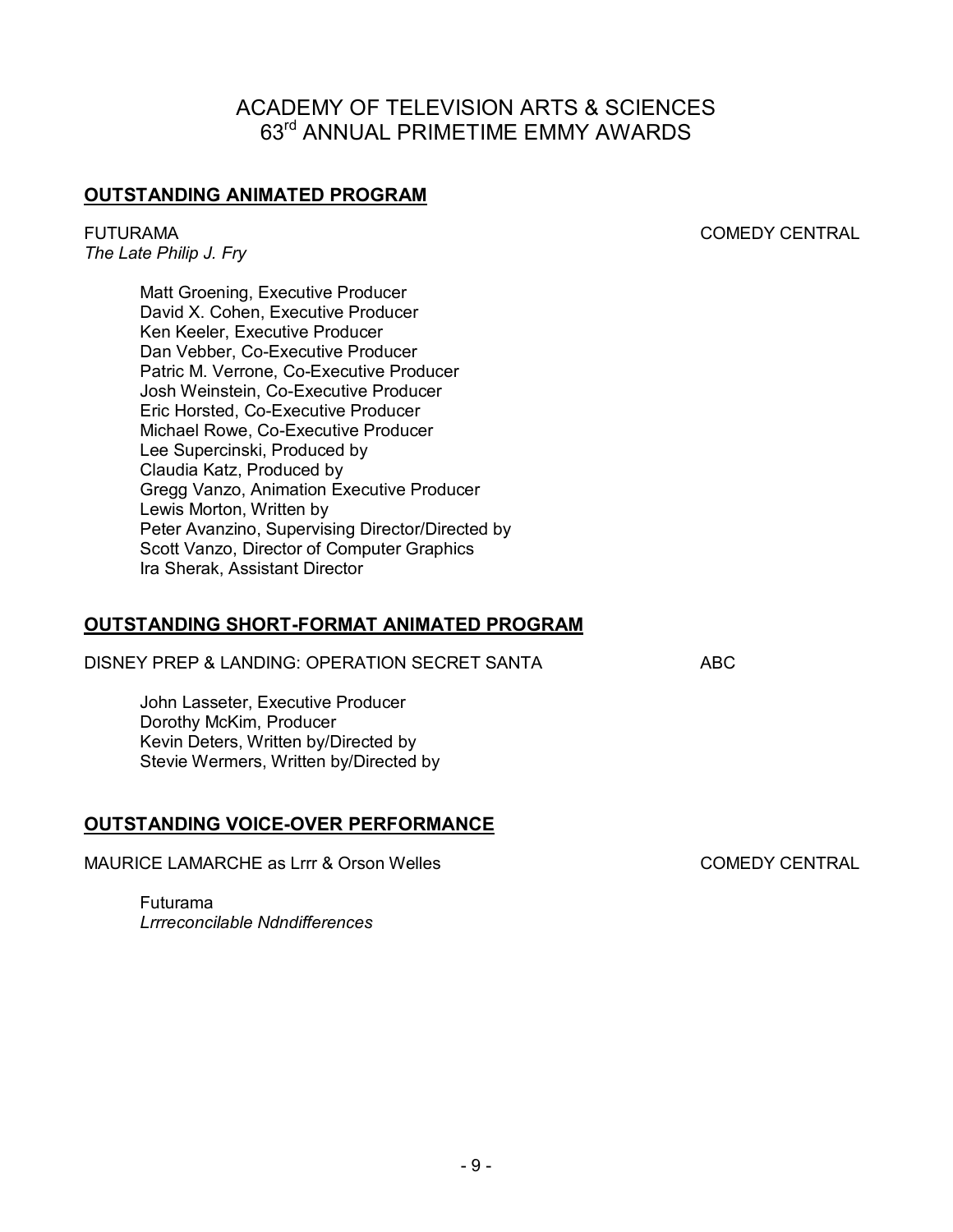**OUTSTANDING INDIVIDUAL ACHIEVEMENT IN ANIMATION** (Juried Award: Possibility of one, more than one or no award.) This is a juried award determined by a panel of judges from the Animation peer group. Recommendation(s) from the jury are brought to the Board of Governors for ratification.

| DREW HODGES, Character Animator                        | <b>NBC</b>             |
|--------------------------------------------------------|------------------------|
| Community: Abed's Uncontrollable Christmas             |                        |
|                                                        |                        |
| JILL DANIELS, Background Painter                       | <b>DISNEY CHANNEL</b>  |
| <b>Disney Phineas And Ferb</b><br><b>Wizard Of Odd</b> |                        |
|                                                        |                        |
| BRIAN WOODS, Background Design                         | <b>DISNEY CHANNEL</b>  |
| <b>Disney Phineas And Ferb</b><br>Wizard Of Odd        |                        |
|                                                        |                        |
| PETER CHUNG, Character Design                          | <b>CARTOON NETWORK</b> |
| Firebreather                                           |                        |
|                                                        |                        |
| SUNG CHANG, Character Animator                         | <b>CARTOON NETWORK</b> |
| Firebreather                                           |                        |
|                                                        |                        |
| VANESSA MARZAROLI, Production Design                   | DRMARTENS.COM          |
| <b>Lilac Wine</b>                                      |                        |
|                                                        |                        |
| PHILIP BOURASSA, Character Design                      | <b>CARTOON NETWORK</b> |
| Young Justice<br>Independence Day                      |                        |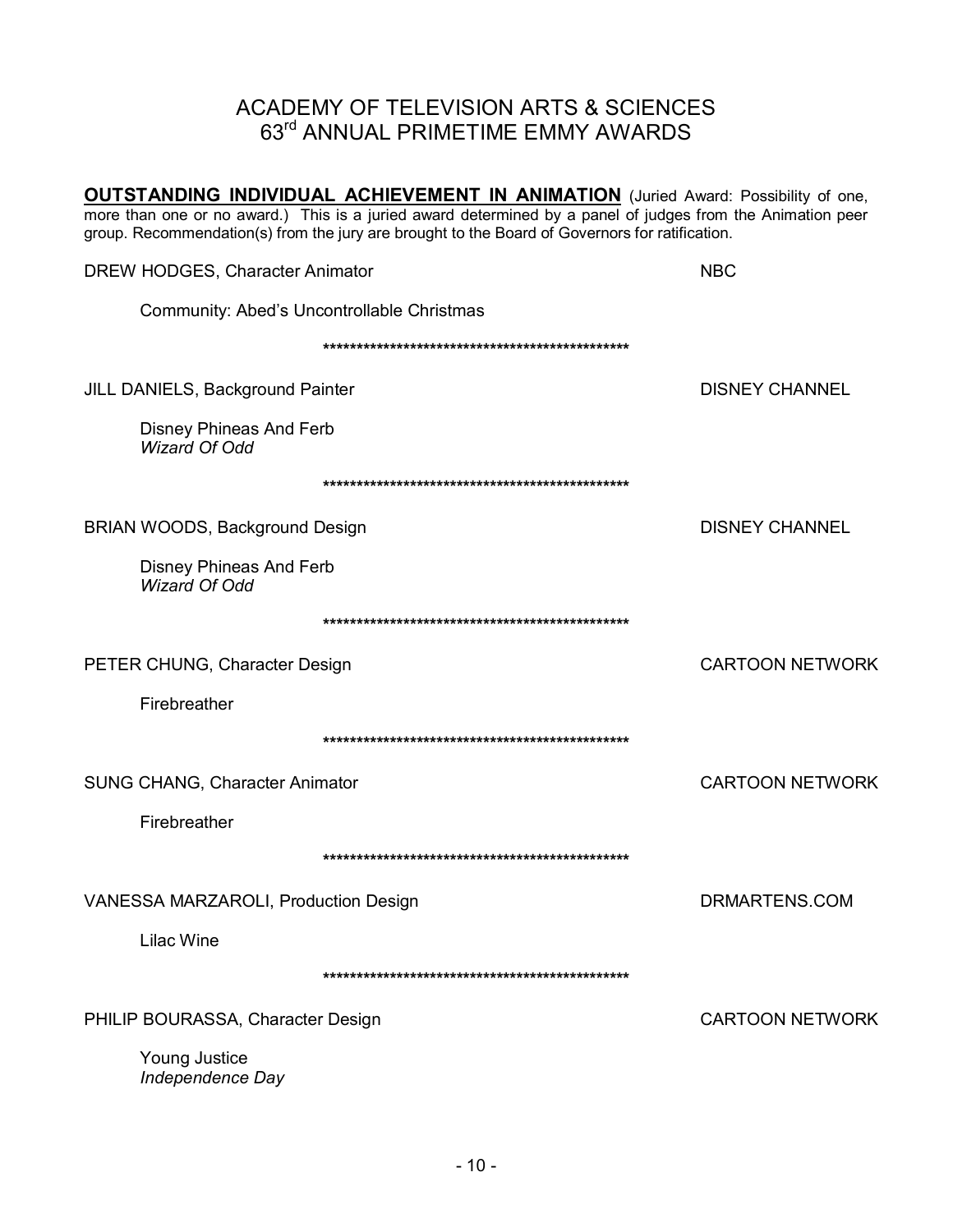#### **GOVERNORS AWARD**

JOHN WALSH

America's Most Wanted

#### **OUTSTANDING SPECIAL VISUAL EFFECTS FOR A SERIES**

ROBERT STROMBERG, Visual Effects Designer **HBO** DAVID TARITERO, Visual Effects Producer JUSTIN BALL, Visual Effects Supervisor RICHARD FRIEDLANDER, Visual Effects Producer PAUL GRAFF, Visual Effects Supervisor STEVE KIRSHOFF, Special Effects Coordinator J. JOHN CORBETT, Lead Compositor BRIAN SALES, Lead Compositor AH DEE, Lead Compositor

Boardwalk Empire *Boardwalk Empire (Pilot)* 

#### **OUTSTANDING SPECIAL VISUAL EFFECTS FOR A MINISERIES, MOVIE OR A SPECIAL**

KENT JOHNSON, Visual Effects Supervisor **HISTORY** HISTORY J. DAVID EVERHART, Visual Effects Producer MIKE YIP, Lead Visual Effects Animator JON RHINEHARDT, Lead Visual Effects Compositor JASON KORBER, Visual Effects Compositor JARED JONES, Visual Effects Compositor ETHAN SUMMERS, Lead Model Maker BRENT STEINBERG, CGI Artist MAX POOLMAN, Special Effects Supervisor

**Gettysburg** 

#### **OUTSTANDING STUNT COORDINATION**

PEEWEE PIEMONTE, Stunt Coordinator TNT

**Southland** *Graduation Day*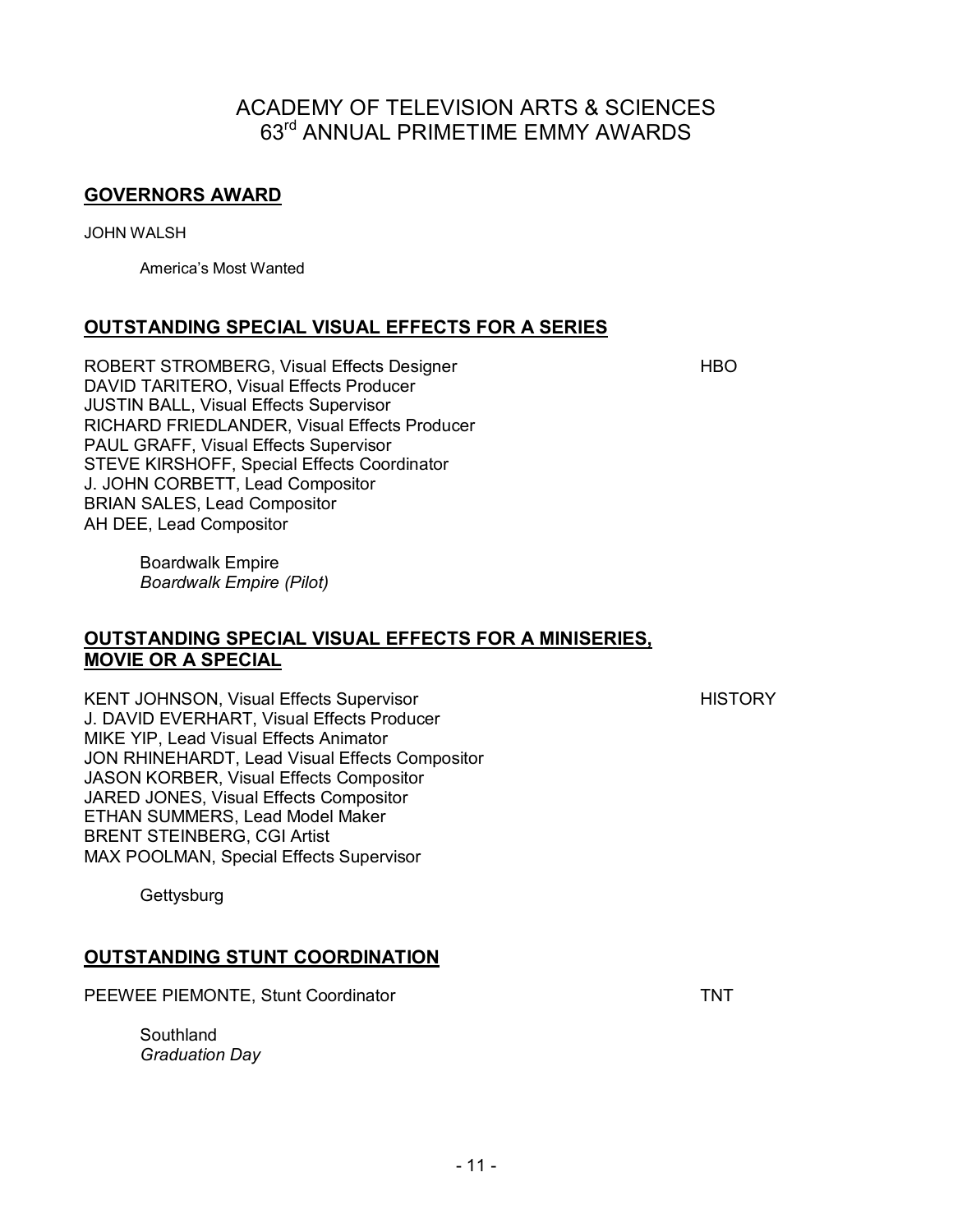- 12 -

### ACADEMY OF TELEVISION ARTS & SCIENCES 63rd ANNUAL PRIMETIME EMMY AWARDS

#### **OUTSTANDING MAIN TITLE DESIGN**

ANGUS WALL, Creative Director **HBO** ROBERT FENG, Art Director KIRK H. SHINTANI, Animator HAMEED SHAUKAT, Designer

Game Of Thrones

#### **OUTSTANDING ORIGINAL MAIN TITLE THEME MUSIC**

TREVOR MORRIS, Music by SHOWTIME

The Borgias

#### **OUTSTANDING SOUND MIXING FOR A COMEDY OR DRAMA SERIES (ONE HOUR)**

VON VARGA, Production Sound Mixer FOX JUAN CISNEROS, Production Sound Mixer JOSEPH DEANGELIS, Re-Recording Mixer BRAD NORTH, Re-Recording Mixer

**House** *Bombshells* 

#### **OUTSTANDING SOUND MIXING FOR A MINISERIES OR A MOVIE**

HENRY EMBRY, Production Sound Mixer **Repart Controller Strutter REELZCHANNEL** FRANK MORRONE, Re-Recording Mixer STEPHEN TRAUB, Re-Recording Mixer LAROLD REBHUN, Music Score Mixer

The Kennedys *Lancer And Lace* 

#### **OUTSTANDING SOUND MIXING FOR A COMEDY OR DRAMA SERIES**

**(HALF-HOUR) AND ANIMATION** (Area Award: Possibility of one, more than one or, if none has a majority approval, no award.)

PATRICK CLARK, Production Sound Mixer FOX JAMES F. FITZPATRICK, Re-Recording Mixer

Family Guy *Road To The North Pole*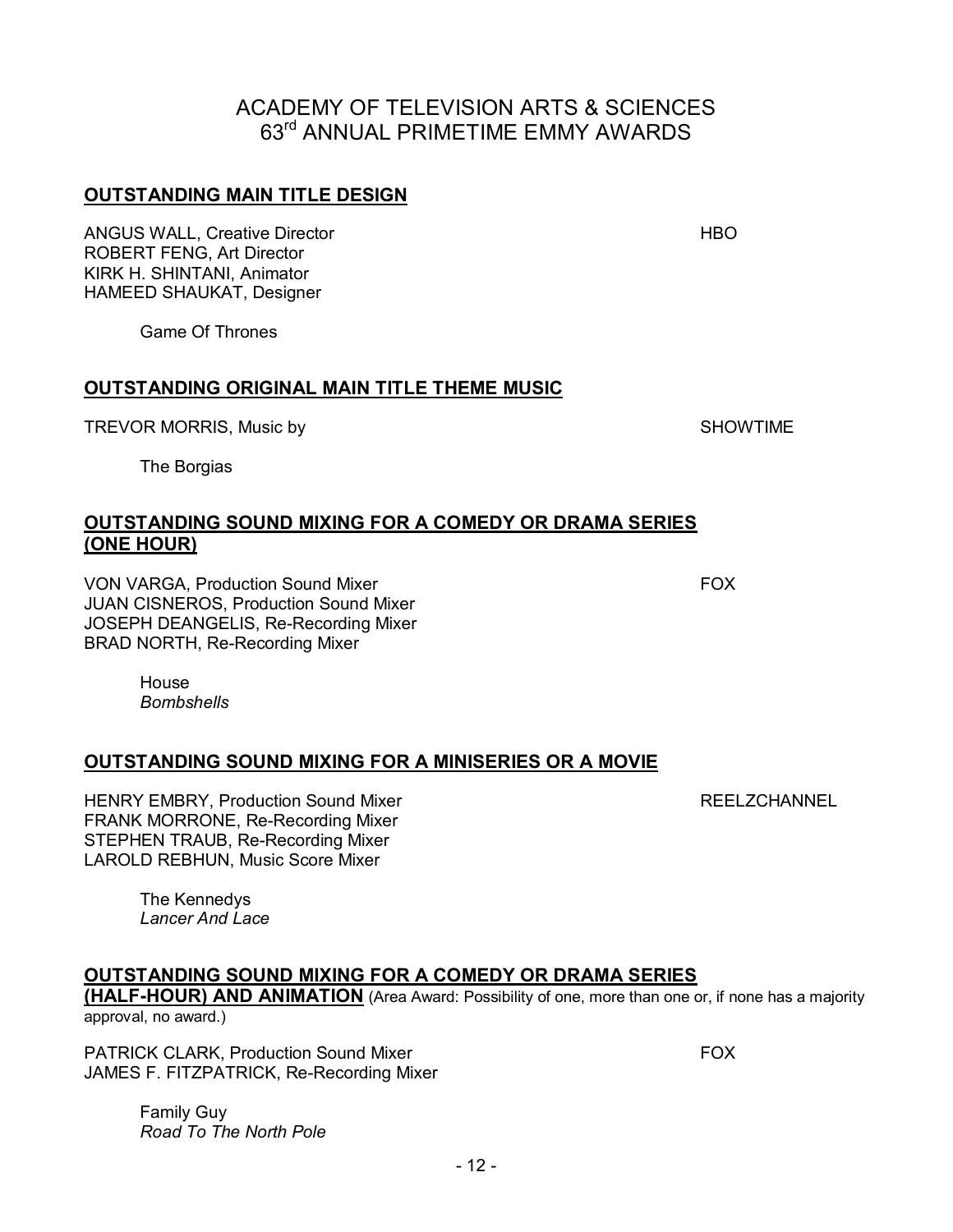#### **OUTSTANDING SOUND MIXING FOR A VARIETY OR MUSIC SERIES OR SPECIAL** (Area

Award: Possibility of one, more than one or, if none has a majority approval, no award.)

EDWARD J. GREENE, Production Mixer FOX FOX RANDY FAUSTINO, Music Mixer PATRICK BALTZELL, PA Mixer MICHAEL PARKER, Monitor Mixer

American Idol *Finale*

#### **OUTSTANDING SOUND MIXING FOR NONFICTION PROGRAMMING**

BOB BRONOW, C.A.S., Re-Recording Mixer DISCOVERY CHANNEL

Deadliest Catch *Redemption Day* 

#### **OUTSTANDING SOUND EDITING FOR A MINISERIES, MOVIE OR A SPECIAL**

MARCEL POTHIER, Supervising Sound Editor State State State State State State State State State State State State State State State State State State State State State State State State State State State State State State S CHRISTIAN RIVEST, Sound Designer ANTOINE MORIN, Sound Effects Editor DOMINIK PAGACZ, Sound Effects Editor GUY PELLETIER, Music and Dialogue Editor TOM TRAFALSKI, Music Editor GUY FRANCOEUR, Foley Artist

The Pillars Of The Earth *The Work Of Angels* 

#### **OUTSTANDING SOUND EDITING FOR NONFICTION PROGRAMMING (SINGLE OR MULTI-CAMERA)**

CHARLES MAYNES, Sound Editor **HISTORY HISTORY** ZACH SEIVERS, Sound Design BRENT KISER, Sound Effects Editor

**Gettysburg**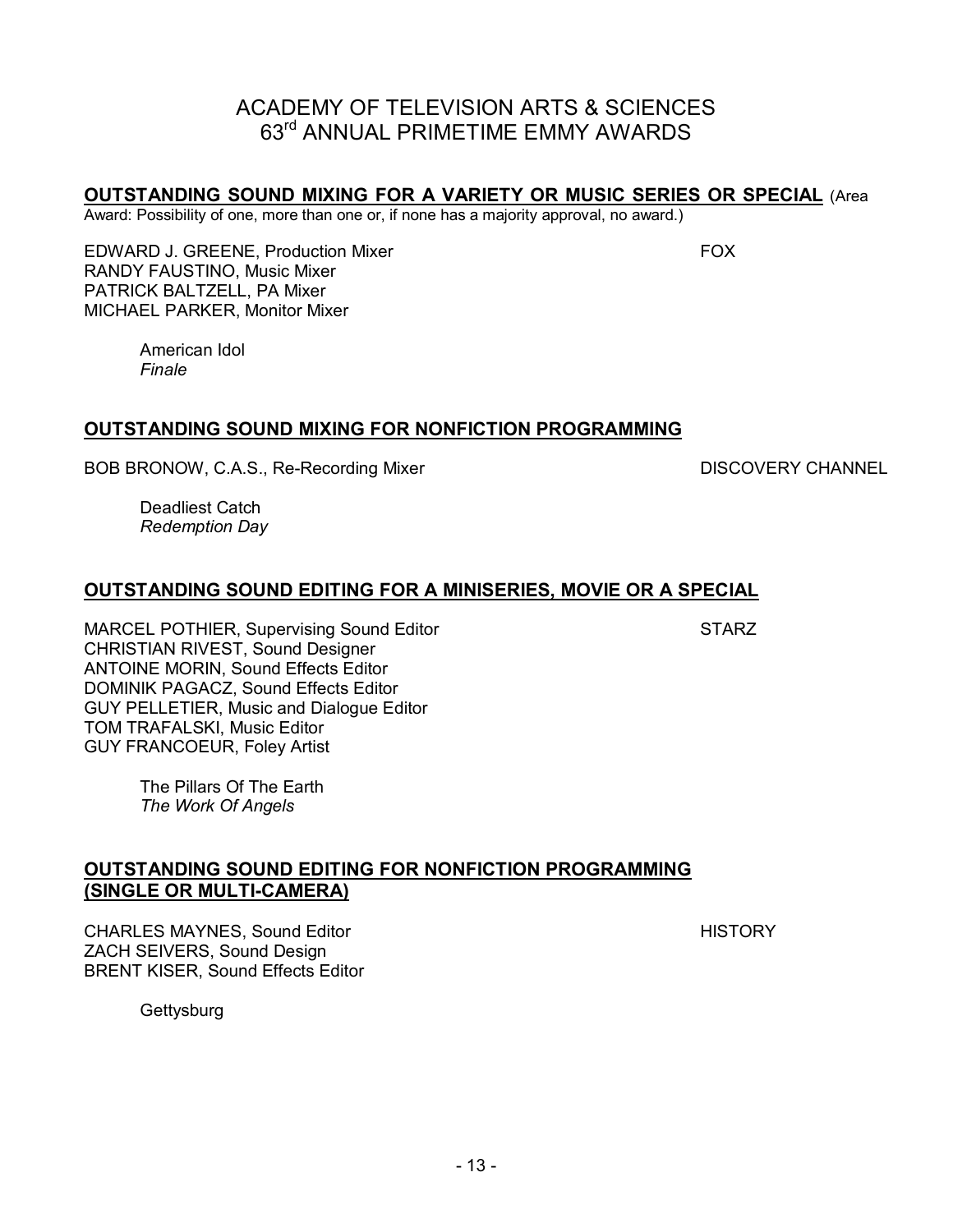# **OUTSTANDING GUEST ACTOR IN A COMEDY SERIES**

JUSTIN TIMBERLAKE as Host NBC NBC NBC

Saturday Night Live *Host: Justin Timberlake*

#### **OUTSTANDING CINEMATOGRAPHY FOR A MULTI-CAMERA SERIES**

STEVEN V. SILVER, Director of Photography CBS

**OUTSTANDING SOUND EDITING FOR A SERIES**

EUGENE GEARTY, Sound Effects Editor FRED ROSENBERG, Dialogue Editor MARISSA LITTLEFIELD, ADR Editor STEVE VISSCHER, Foley Editor

JENNIFER DUNNINGTON, Music Editor

*Boardwalk Empire (Pilot)* 

MARKO COSTANZO, Foley Artist

Boardwalk Empire

Two And A Half Men *Hookers, Hookers, Hookers* 

#### **OUTSTANDING CINEMATOGRAPHY FOR A SINGLE-CAMERA SERIES**

JONATHAN FREEMAN, Director of Photography **HBO** 

Boardwalk Empire *Home* 

#### **OUTSTANDING CINEMATOGRAPHY FOR A MINISERIES OR MOVIE**

DAVID KATZNELSON, D.F.F., B.S.C., Director of Photography PBS

Downton Abbey (Masterpiece) *Part 1* 

#### ACADEMY OF TELEVISION ARTS & SCIENCES 63rd ANNUAL PRIMETIME EMMY AWARDS

PHILIP STOCKTON, Supervising Sound Editor **HBO**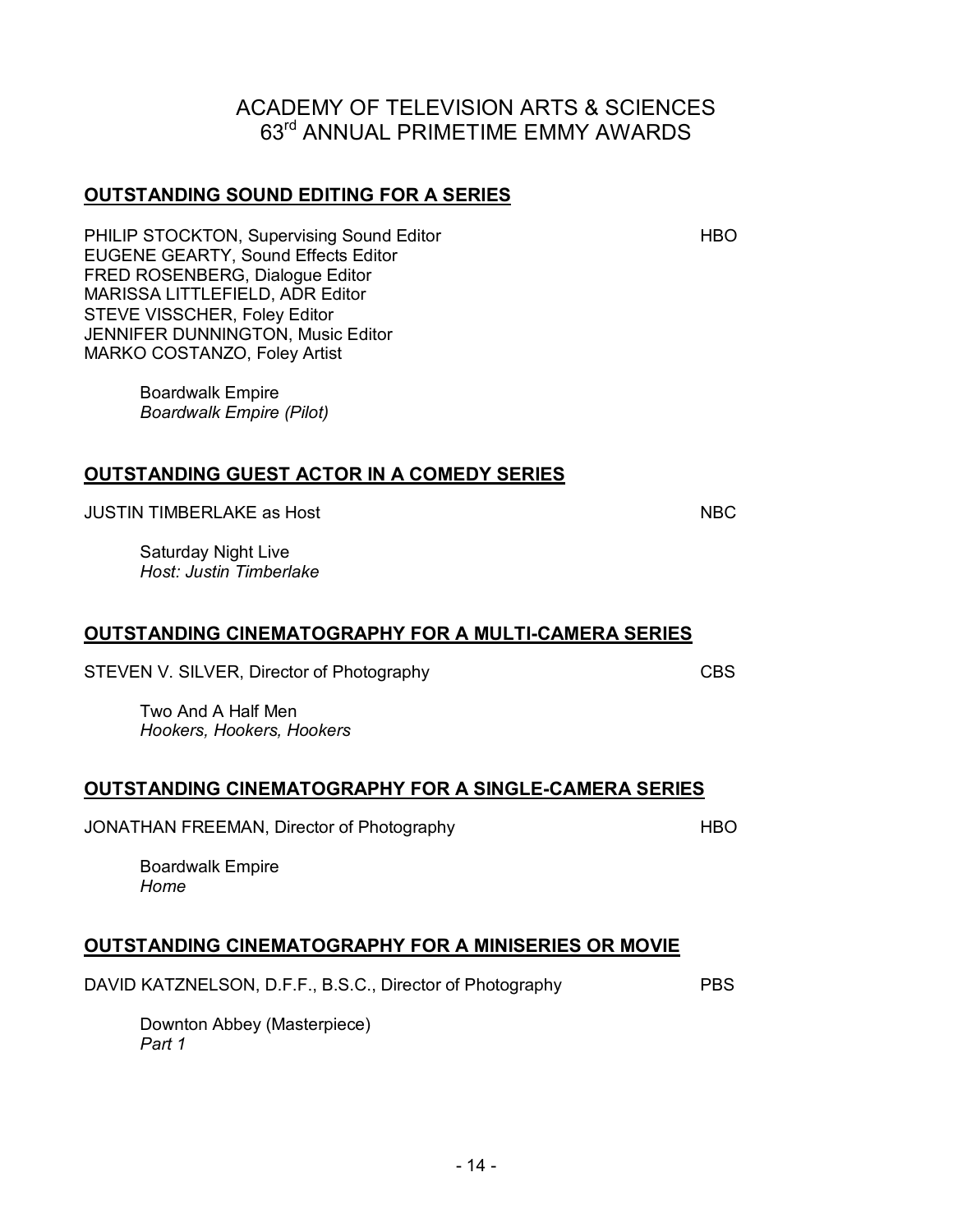#### **OUTSTANDING CINEMATOGRAPHY FOR REALITY PROGRAMMING**

CINEMATOGRAPHY TEAM OF DEADLIEST CATCH DISCOVERY CHANNEL

Deadliest Catch *Redemption Day* 

#### **OUTSTANDING CINEMATOGRAPHY FOR NONFICTION PROGRAMMING**

ZACH ZAMBONI, Director of Photography TRAVEL CHANNEL TODD LIEBLER, Director of Photography

Anthony Bourdain: No Reservations *Haiti* 

#### **OUTSTANDING TECHNICAL DIRECTION, CAMERAWORK, VIDEO CONTROL FOR A SERIES**

ERIC BECKER, Technical Director FOX CHRISTINE A. SALOMON, Technical Director ROBERT L. HIGHTON, Camera DAVE EASTWOOD, Camera SUZANNE EBNER, Camera JOHN REPCZYNSKI, Camera GEORGE A. PRINCE III, Camera KENNETH M. DAHLQUIST, Camera EDWIN HORTON, Camera BILL CHAIKOWSKI, Camera JOHN PERRY, Camera DANNY BONILLA, Camera DIANE BIEDERBECK, Camera ALEX HERNANDEZ, Camera KEITH DICKER, Camera DANNY WEBB, Camera CHRISTOPHER GRAY, Video Control

American Idol *Finale*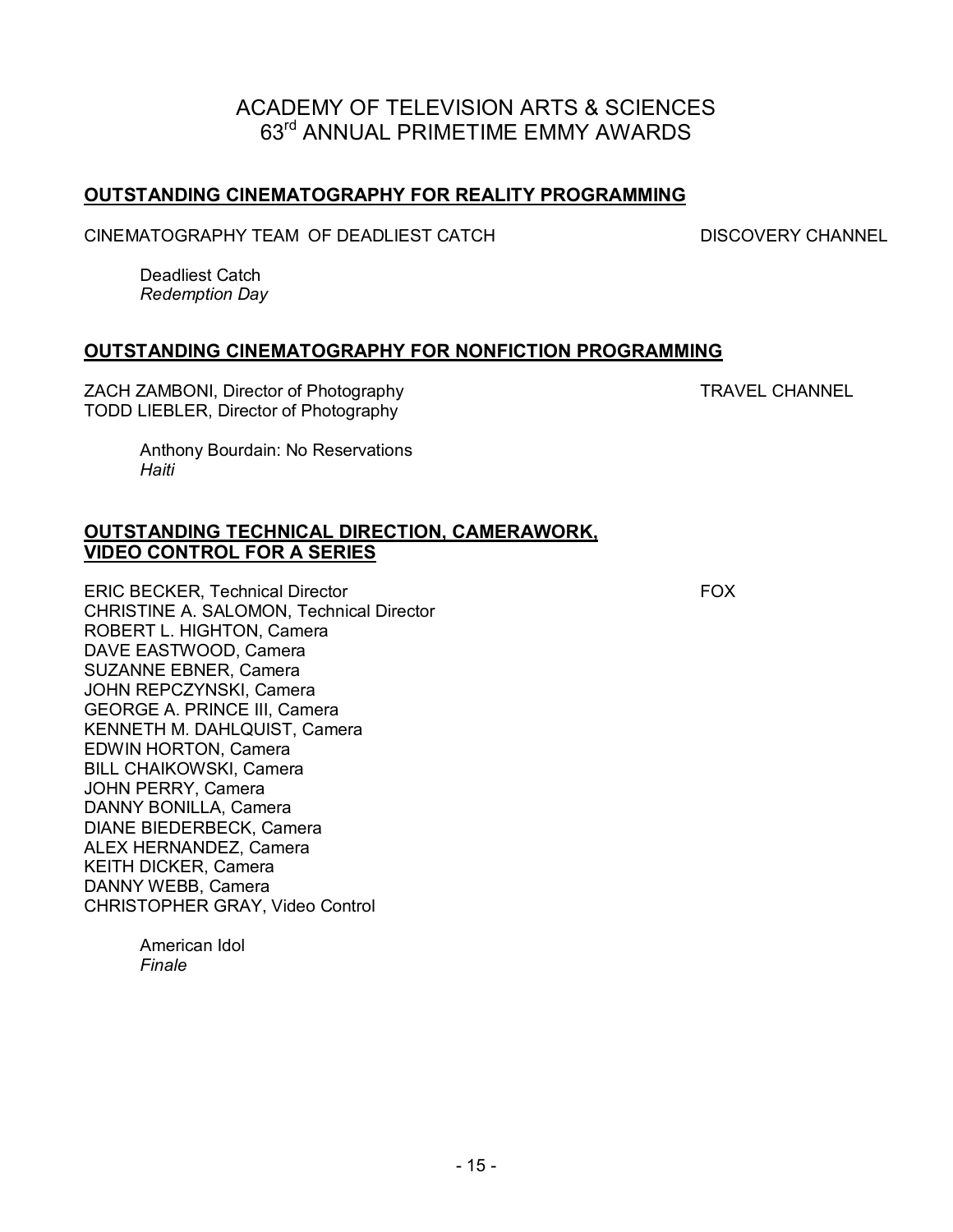#### **OUTSTANDING TECHNICAL DIRECTION, CAMERAWORK, VIDEO CONTROL FOR A MINISERIES, MOVIE OR A SPECIAL**

EMMETT LOUGHRAN, Technical Director **PBS** MIGUEL ARMSTRONG, Camera JOSEPH DEBONIS, Camera MANNY GUTIERREZ, Camera SHAUN HARKINS, Camera JOHN KOSMACZEWSKI, Camera BOB LONG, Camera JAY MILLARD, Camera ALAIN ONESTO, Camera DAVID SMITH, Camera LARRY SOLOMON, Camera RON WASHBURN, Camera MARK WHITMAN, Camera ANTHONY DEFONZO, Video Control MATTY RANDAZZO, Video Control PAUL RANIERI, Video Control

Don Pasquale (Great Performances At The Met)

#### **OUTSTANDING LIGHTING DESIGN/LIGHTING DIRECTION FOR A VARIETY, MUSIC OR COMEDY SERIES**

ROBERT BARNHART, Lighting Designer FOX PETER RADICE, Lighting Director PATRICK BOOZER, Lighting Director MATT FIRESTONE, Lighting Director

So You Think You Can Dance *Season 7 Finale (Part 2)* 

#### **OUTSTANDING LIGHTING DESIGN/LIGHTING DIRECTION FOR A VARIETY, MUSIC OR COMEDY SPECIAL**

ROBERT DICKINSON, Lighting Designer CBS JON KUSNER, Lighting Director ANDY O'REILLY, Lighting Director TRAVIS HAGENBUCH, Lighting Director

The 53<sup>rd</sup> Annual Grammy Awards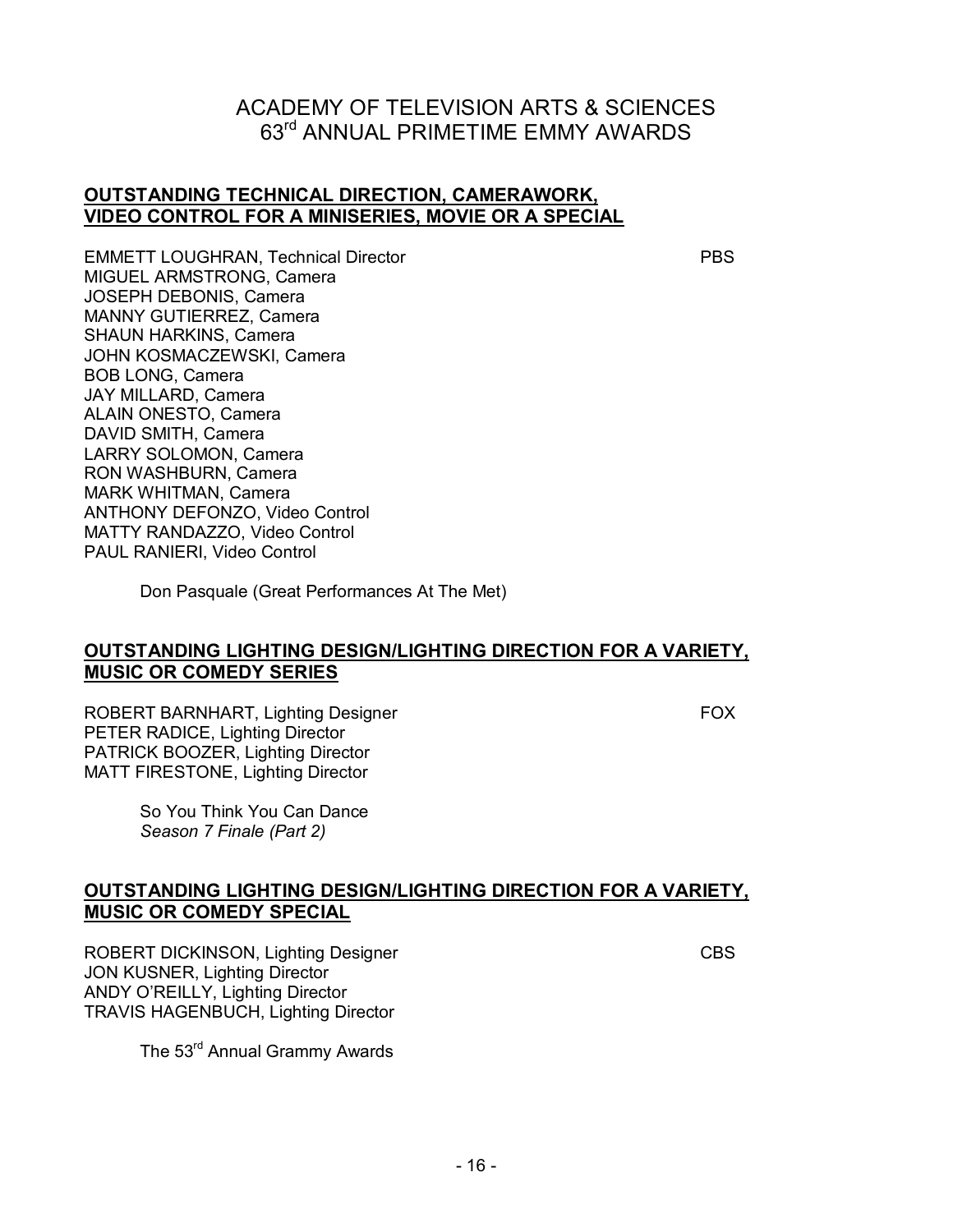#### **OUTSTANDING DIRECTING FOR NONFICTION PROGRAMMING**

JOSH FOX, Directed by HBO

Gasland

#### **OUTSTANDING WRITING FOR NONFICTION PROGRAMMING**

STANLEY NELSON, Written by PBS

Freedom Riders

**EXCEPTIONAL MERIT IN NONFICTION FILMMAKING** (Juried award: Possibility of one, more than one or no award). This is a juried award determined by a panel of judges from the Nonfiction peer group. Recommendation(s) from the jury are brought to the Board of Governors for ratification.

STANLEY NELSON, Produced by PBS LAURENS GRANT, Produced by MARK SAMELS, Executive Producer SHARON GRIMBERG, Senior Producer

Freedom Riders

#### **OUTSTANDING NONFICTION SPECIAL** (Area Award: Possibility of more than one award.)

GETTYSBURG HISTORY

Ridley Scott, Executive Producer Tony Scott, Executive Producer Mary Lisio, Executive Producer Mark Herzog, Executive Producer David McKillop, Executive Producer for History Mary E. Donahue, Executive Producer for History Julian P. Hobbs, Executive Producer for History Ben Fox, Supervising Producer Christopher G. Cowen, Producer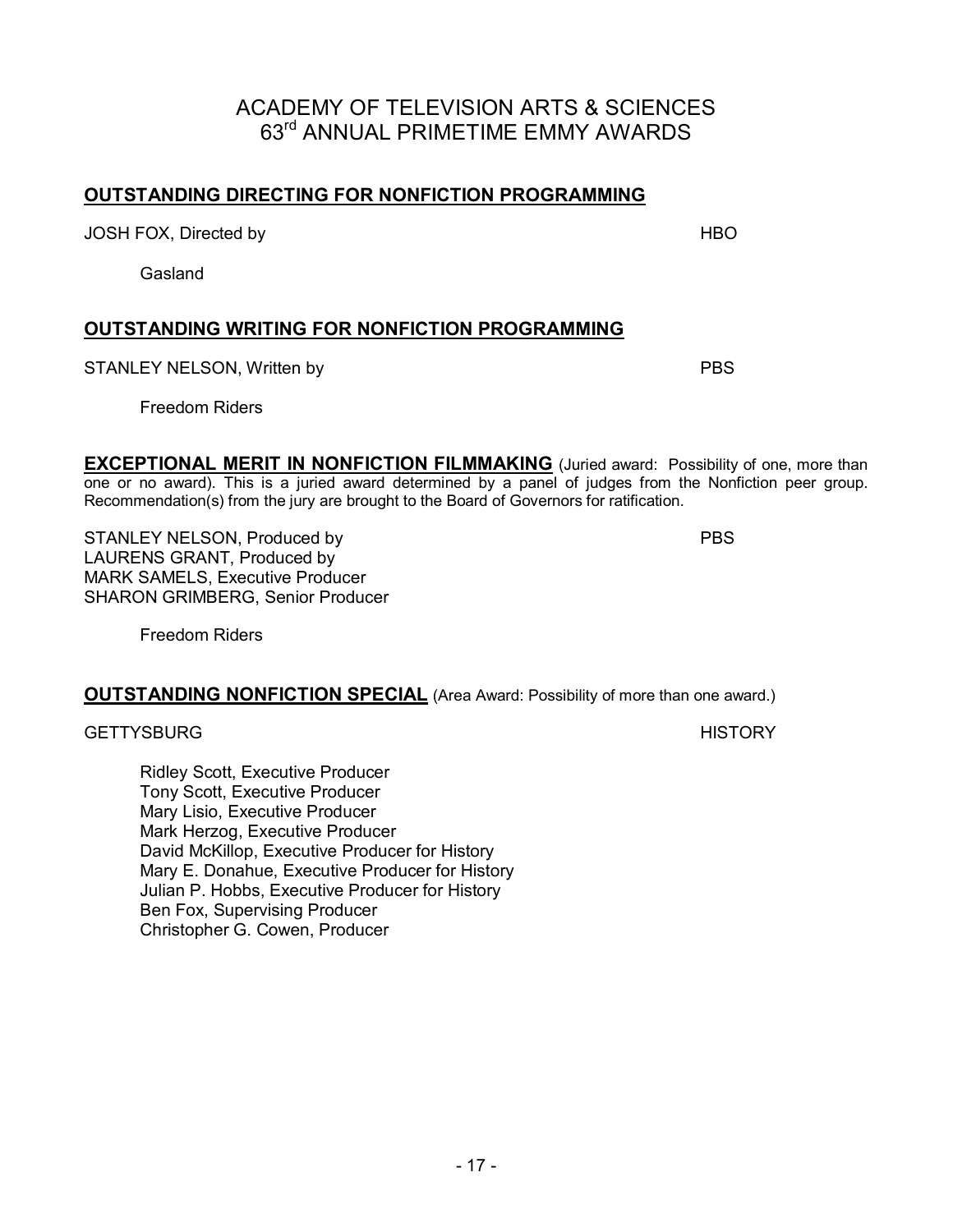#### AMERICAN MASTERSPBS

Susan Lacy, Executive Producer Stanley Buchthal, Executive Producer Michael Cohl, Executive Producer Prudence Glass, Series Producer Julie Sacks, Supervising Producer Michael Epstein, Producer Jessica Levin, Producer

#### **OUTSTANDING SPECIAL CLASS – SHORT-FORMAT LIVE-ACTION ENTERTAINMENT**

**PROGRAMS** (Area Award: Possibility of more than one award.)

THE DAILY SHOW CORRESPONDENTS EXPLAIN THEDAILYSHOW.COM

Steve Grimes, Executive Producer Rachel Maceiras, Senior Producer Nick Poppy, Producer Judi Stroh, Producer

#### **OUTSTANDING SPECIAL CLASS – SHORT-FORMAT NONFICTION PROGRAMS** (Area

Award: Possibility of more than one award.)

JAY LENO'S GARAGE JAYLENOSGARAGE.COM

Jay Leno, Producer Helga Pollock, Producer Robert Angelo, Producer

#### **OUTSTANDING SPECIAL CLASS PROGRAMS** (Area Award: Possibility of more than one award.)

64<sup>TH</sup> ANNUAL TONY AWARDS CBS

Ricky Kirshner, Executive Producer Glenn Weiss, Executive Producer Sean Hayes, Host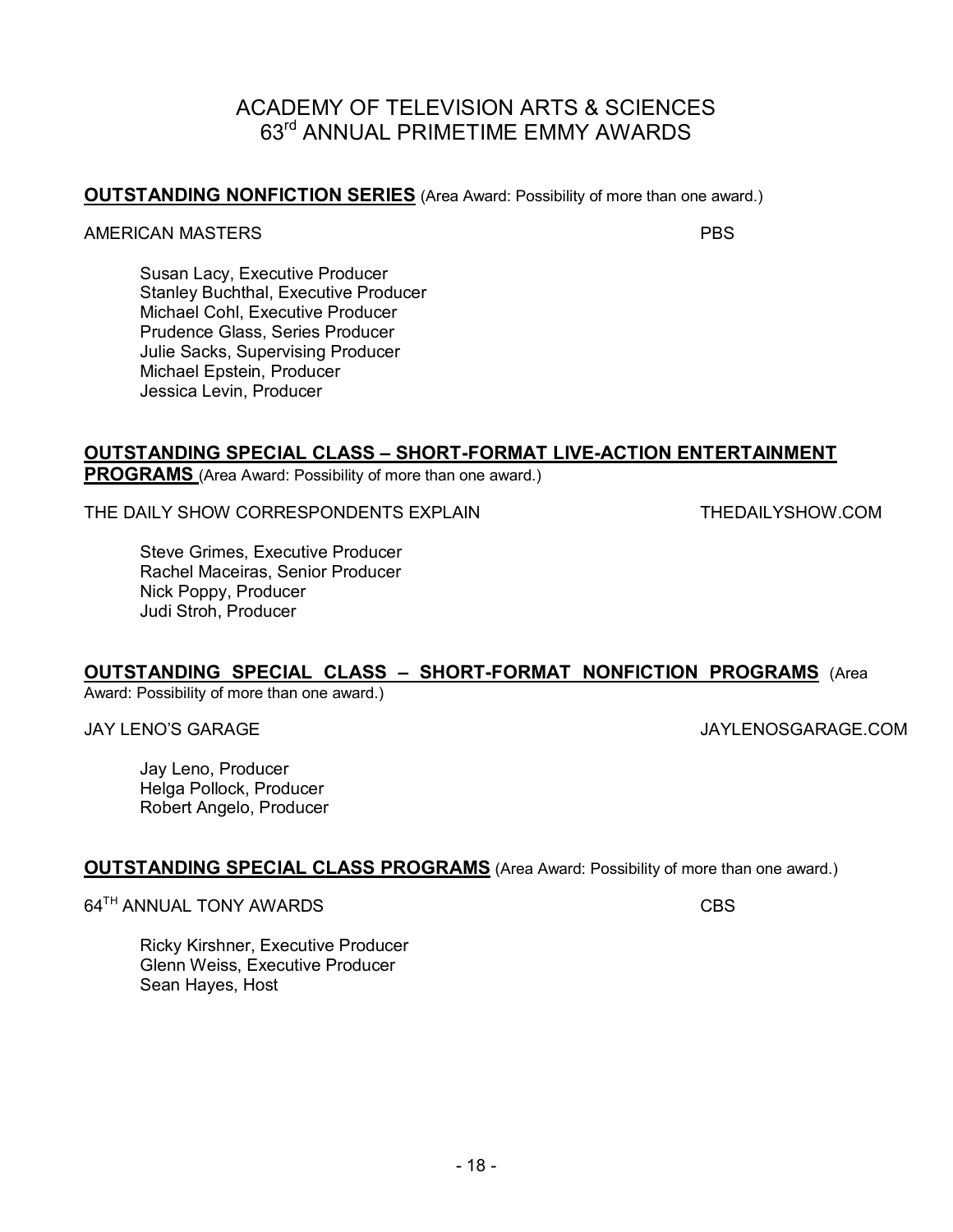#### **OUTSTANDING CREATIVE ACHIEVEMENT IN INTERACTIVE MEDIA**

DISNEY ABC TELEVISION GROUP **ABC.COM** ACADEMY OF MOTION PICTURE ARTS AND SCIENCES

Oscar Digital Experience

#### **OUTSTANDING DIRECTING FOR A VARIETY, MUSIC OR COMEDY SPECIAL**

LONNY PRICE, Directed by PBS

Sondheim! The Birthday Concert (Great Performances)

#### **OUTSTANDING WRITING FOR A VARIETY, MUSIC OR COMEDY SPECIAL**

DAVE BOONE, Written by CBS MATT ROBERTS, Special Material by MO ROCCA, Special Material by

64<sup>th</sup> Annual Tony Awards

#### **OUTSTANDING VARIETY, MUSIC OR COMEDY SPECIAL**

THE KENNEDY CENTER HONORS *CBS* 

George Stevens, Jr., Produced by Michael M. Stevens, Produced by

#### **OUTSTANDING CHILDREN'S PROGRAM**

| A CHILD'S GARDEN OF POETRY |  |
|----------------------------|--|
|                            |  |

Sheila Nevins, Executive Producer Jacqueline Glover, Supervising Producer Amy Schatz, Produced by Beth Aala, Producer Beth Levison, Producer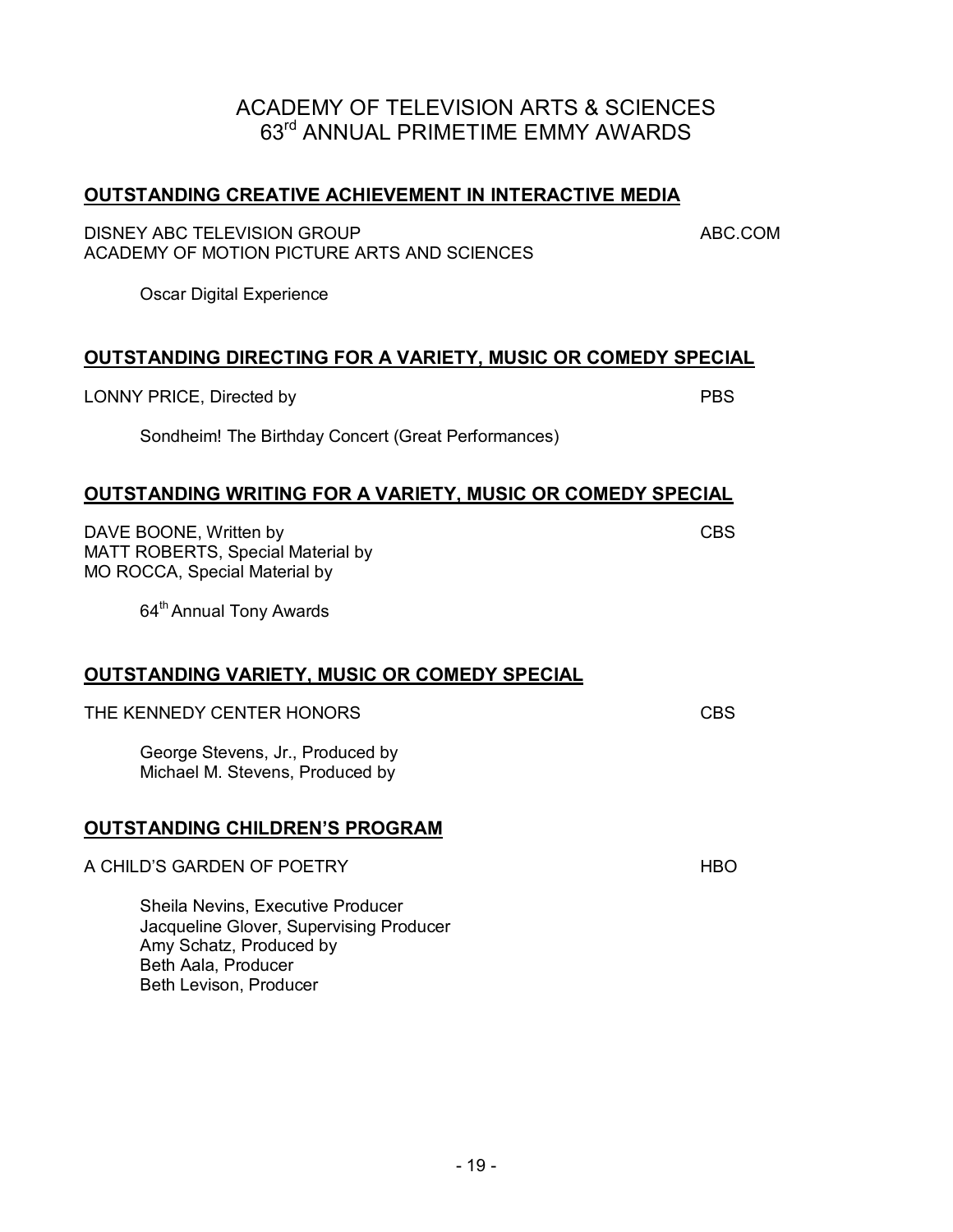# - 20 -

**OUTSTANDING HOST FOR A REALITY OR REALITY-COMPETITION PROGRAM**

ACADEMY OF TELEVISION ARTS & SCIENCES 63rd ANNUAL PRIMETIME EMMY AWARDS

**OUTSTANDING CHILDREN'S NONFICTION, REALITY OR REALITY-COMPETITION**

PAUL MCCRANE as Josh Peyton NBC

Harry's Law

JEFF PROBST as Host CBS

Survivor

Paul Gasek, Executive Producer for Discovery Channel Tracy Rudolph, Executive Producer for Discovery Channel Matt Renner, Co-Executive Producer Sheila McCormack, Supervising Producer Ethan Prochnik, Series Producer Steven Robillard, Senior Producer Todd Stanley, Producer

**OUTSTANDING GUEST ACTOR IN A DRAMA SERIES**

#### **OUTSTANDING REALITY PROGRAM**

**OUTSTANDING COMMERCIAL**

Mark Lyons, Producer Martin Toub, Produced by

BORN OF FIRE ● CHRYSLER 200

Wieden+Kennedy, Ad Agency Serial Pictures, Production Company

**PROGRAM** (Area Award: Possibility of more than one award.)

UNDER THE INFLUENCE: KIDS OF ALCHOLICS

Linda Ellerbee, Executive Producer Rolfe Tessem, Executive Producer Wally Berger, Supervising Producer

Thom Beers, Executive Producer Jeff Conroy, Executive Producer

DEADLIEST CATCH DISCOVERY CHANNEL

NICK NEWS WITH LINDA ELLERBEE: NICKELODEON